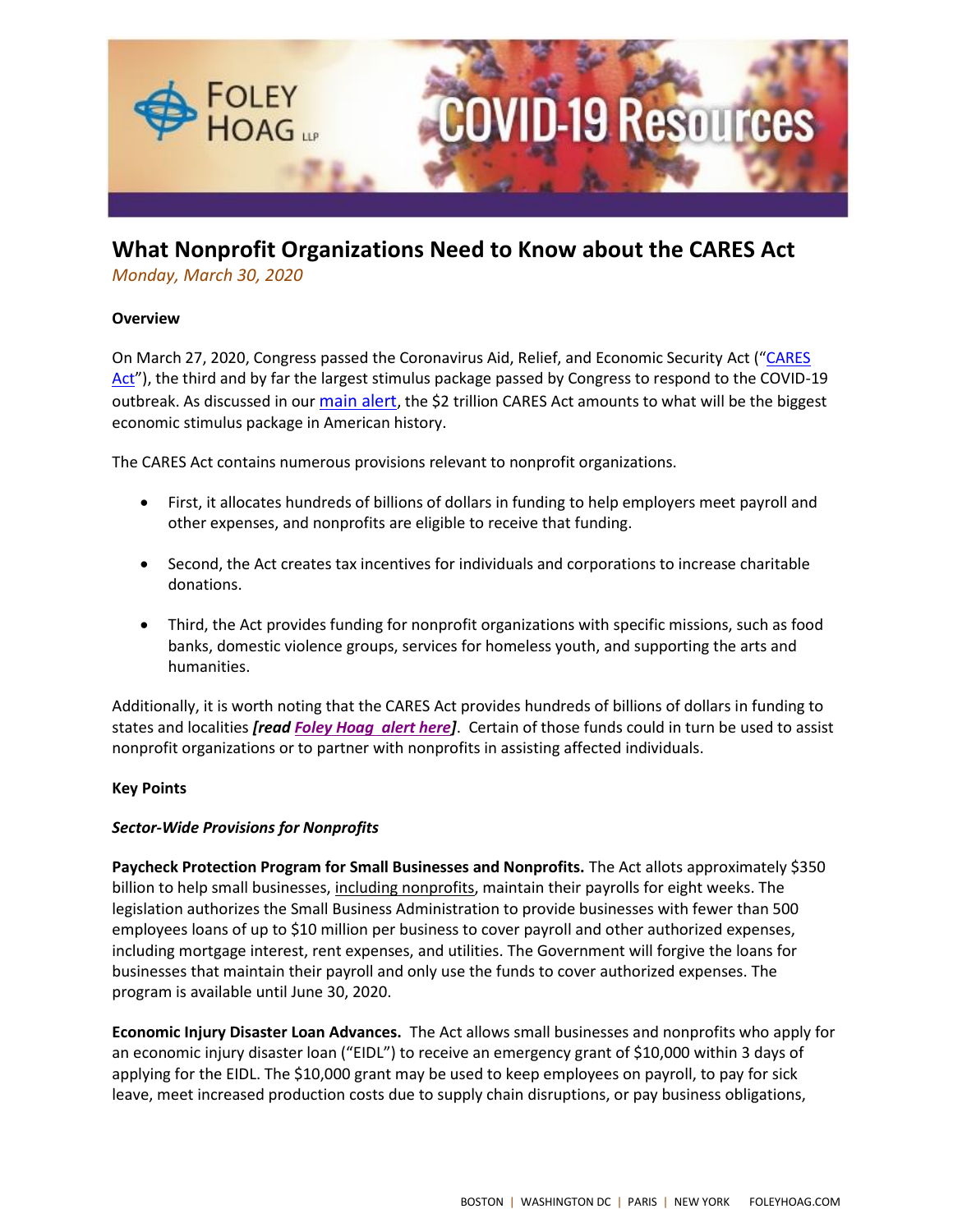including debts, rent, and mortgage payments. If a nonprofit receives the grant and also receives a loan under the Paycheck Protection Program, any amount forgiven under the Paycheck Protection loan will be decreased by the \$10,000 grant.

**Charitable Contributions by Corporations.** For corporations, the deduction for charitable contributions generally is limited to an amount equal to 10% of the corporation's taxable income. For the 2020 tax year, the CARES Act permits corporations to deduct the amount of any "qualified contributions" to the extent that the aggregate of such contributions by the corporation does not exceed the excess of 25% of the corporation's taxable income over the amount of all other charitable contributions so allowed, with any excess generally being eligible for a 5 year carryover. To be a "qualified contribution," the contribution generally must be made in cash to a qualifying organization and must not be for the establishment or maintenance of an existing donor advised fund or be attributable to a contribution carryover from a prior year.

**Charitable Contributions by Individuals.** For the 2020 tax year, individuals who elect not to itemize deductions may claim a deduction of up to \$300 for certain "qualified contributions." To be a "qualified contribution," the contribution generally must be made in cash to a qualifying organization and must not be for the establishment or maintenance of an existing donor advised fund or be attributable to a contribution carryover from a prior year.

In addition, for individuals, the deduction for charitable contributions generally is limited to 50% of the individual's AGI. For the 2020 tax year, the CARES Act permits individuals to deduct the amount of any "qualified contribution" to the extent that the aggregate of such contributions by the individual does not exceed the excess of 100% of the individual's adjusted gross income (as defined for this purpose) over the amount of all other charitable contributions so allowed, with any excess generally being eligible for a 5 year carryover.

### *Sector-Specific Provisions for Nonprofits*

**Food Banks and Food-Assistance Nonprofits.** The Act allocates \$450 million for commodities and distribution of emergency food assistance through community partners, including food banks.

**Legal Aid.** The Act allocates \$50 million to the Legal Services Corporation, which in turn funds legal aid organizations across the county, to address the increased need for legal services due to coronavirus.

**Arts and Humanities.** The Act contains \$75 million for National Endowment of the Arts grants, including funding to state arts agencies and other partners in an effort to help local, state, and regional communities provide continued access to cultural organizations and institutions of learning. The Act likewise provides \$75 million for National Endowment for the Humanities grants**,** including funding for state humanities councils and other partners in an effort to help local, state, and regional communities provide continued access to cultural organizations and institutions of learning.

**Substance Abuse and Mental Health.** The Act provides \$425 million to address mental health and substance use disorders as a result of the coronavirus pandemic. This includes \$250 million to Certified Community Behavioral Health Clinics, \$50 million for suicide prevention, and \$100 million in flexible grant money to address mental health, substance use disorders, and provide resources and support to youth and the homeless during the pandemic.